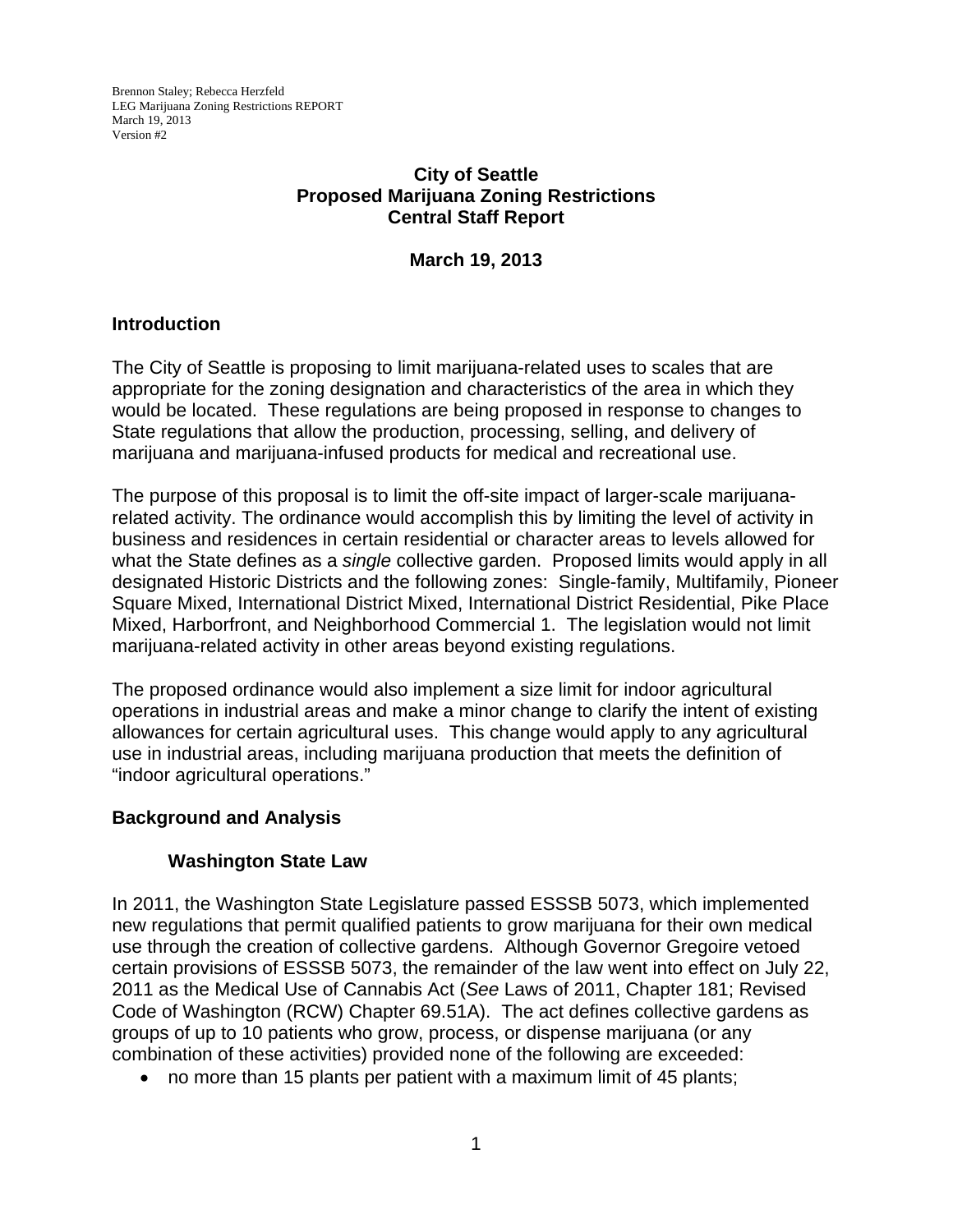- no more than 24 ounces of usable marijuana per patient with a maximum limit of 72 ounces; and
- no more marijuana-infused products than could be made from 24 ounces of usable marijuana per patient or 72 ounces of usable marijuana in total.

State law does not expressly prohibit collective gardens from co-locating to create a larger-scale business. The State law clarifies, however, that it does not limit the authority of cities to regulate the siting of collective gardens within their jurisdictions.

In 2012, the people of Washington State passed Initiative 502 legalizing the possession of small amounts of marijuana and directing the Washington State Liquor Control Board to develop a process for regulating the production, processing, selling, and delivery of marijuana. This initiative, however, did not modify the existing provisions for medical marijuana; it is generally viewed as creating a separate licensing process for operations providing marijuana for recreational use. Consequently, it is likely that many operations will continue to produce, process, sell, or deliver marijuana for medical use under the 2011 Medical Use of Cannabis Act without a license from the Washington State Liquor Control Board.

Initiative 502 prevents the Washington State Liquor Control Board from issuing licenses to any "premises within one thousand feet of the perimeter of the grounds of any elementary or secondary school, playground, recreation center or facility, child care center, public park, public transit center, or library, or any game arcade admission to which is not restricted to persons aged twenty-one years or older." Initial analysis by the Seattle Department of Planning and Development suggests that this requirement will substantially limit producing, processing, selling, and delivery of marijuana for recreational use from businesses outside of industrial areas in Seattle. Consequently, it is likely that many businesses and some residences will continue to operate under the medical marijuana provisions in order to make the marijuana more readily available to medical patients.

# **Seattle Land Use Regulations**

Based on an analysis of business licenses and advertising as of July 2012, the Department of Planning and Development (DPD) estimates that there are about 150 marijuana-related businesses operating within Seattle. This number is significantly larger than the number existing prior to the 2011 State legislation and it is expected that this number will continue to increase due to legalization of recreational use.

Seattle's Land Use Code already defines a number of uses that are sufficient to accommodate marijuana-related activity, such as agriculture, food processing, manufacturing, retail sales and services, and medical uses. Use regulations vary by zone. For example, under current City law and under the proposed ordinance, retail uses, manufacturing uses, and agricultural uses—regardless of what is being sold,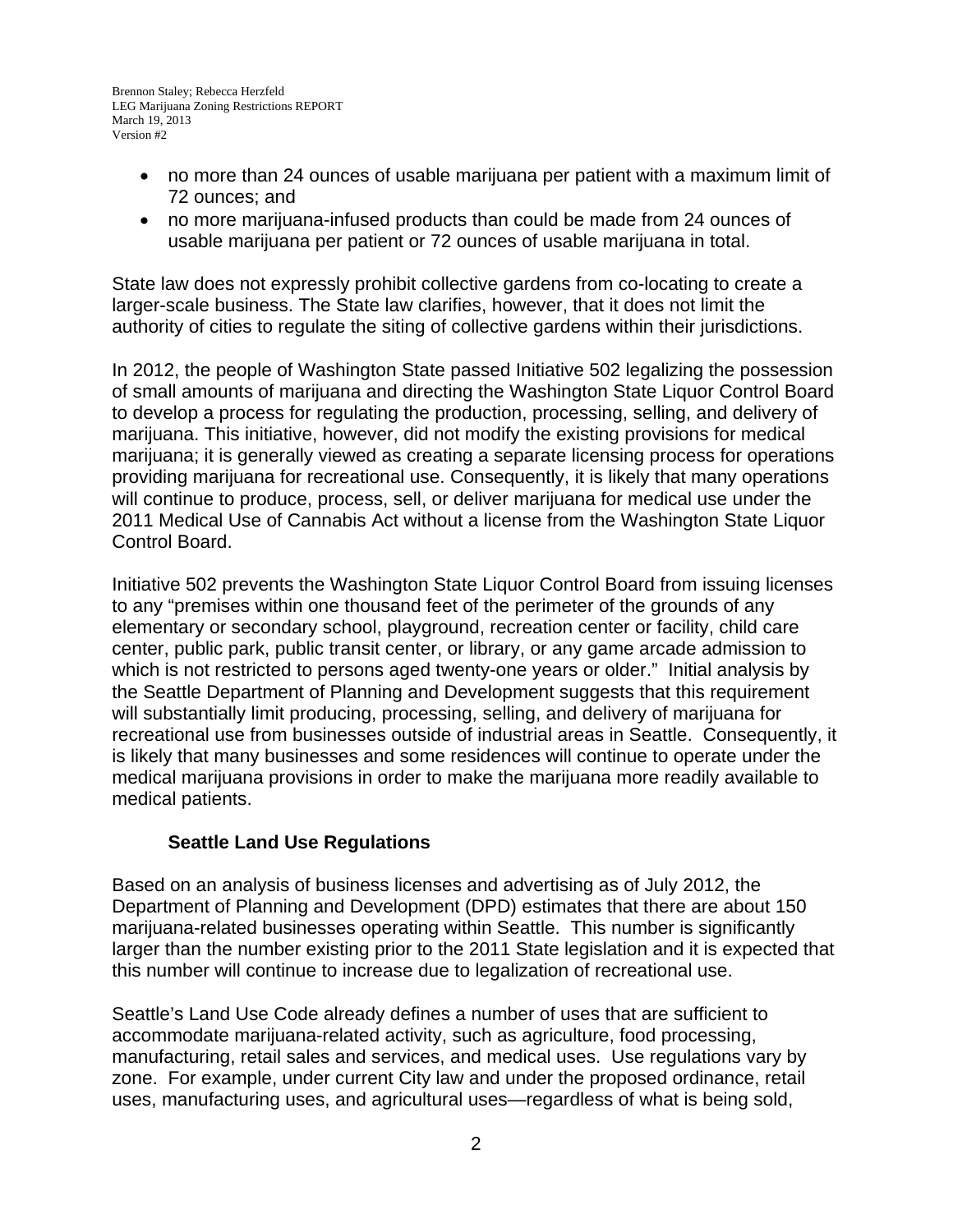made, or grown—would not be allowed in certain zones. The proposed bill would continue to rely on these basic zoning provisions to ensure compatible land uses.

Although existing regulations provide basic protections against the location of incompatible uses, the increased production, processing, selling, or delivery of marijuana likely to be spurred by the new State regulations may create additional impacts. Experience with medical marijuana dispensaries indicates that businesses containing usable marijuana or marijuana-infused products may have greater security issues compared with the other businesses. Additionally, many residents have expressed concern that marijuana-related businesses can negatively impact neighborhood character due to messaging on signs and the potential for robberies.

Impacts from smaller-scale activity—a level associated with a single collective garden would be more limited because these activities would be small in scale and have few participants. (To qualify as a collective garden under State law, no more than ten qualifying patients may participate in the collective at any time.) Larger-scale activities would be more likely to have impacts to adjacent properties due to the volume of customers. To limit the negative off-site impacts of larger-scale operations, the proposed ordinance would limit the production, processing, selling, or delivery of marijuana from a business or residence to levels consistent with State standards for a single collective garden in areas with a predominately residential character and in historic areas.

The proposed legislation was developed in response to the new State legislation and initiative and is based on the work of an interdepartmental team consisting of City staff and representatives of the Mayor, City Council, and the City Attorney. A stakeholder group of medical marijuana industry representatives was also convened to provide feedback on the proposal. In the fall of 2012, Councilmembers Clark and Licata also discussed the proposal at District Council meetings throughout the city to gain feedback on the proposal.

# **Proposed Changes**

The proposed bill would make the following changes to the Land Use Code:

- Define the terms marijuana, usable marijuana, marijuana product, and indoor agricultural operation.
- Establish limits on the production, processing, selling, or delivery of marijuana from a business or residence in a historical or special review district\* or Single-family, Multifamily, Pioneer Square Mixed, International District Mixed, International District Residential, Pike Place Mixed, Harborfront, and Neighborhood Commercial 1 zones.
- Modify the existing provision that limits community gardens and urban farms on industrially zoned property in the Manufacturing and Industrial Centers (MICs) from allowing "rooftop and vertical farms" to allowing "rooftop farms and indoor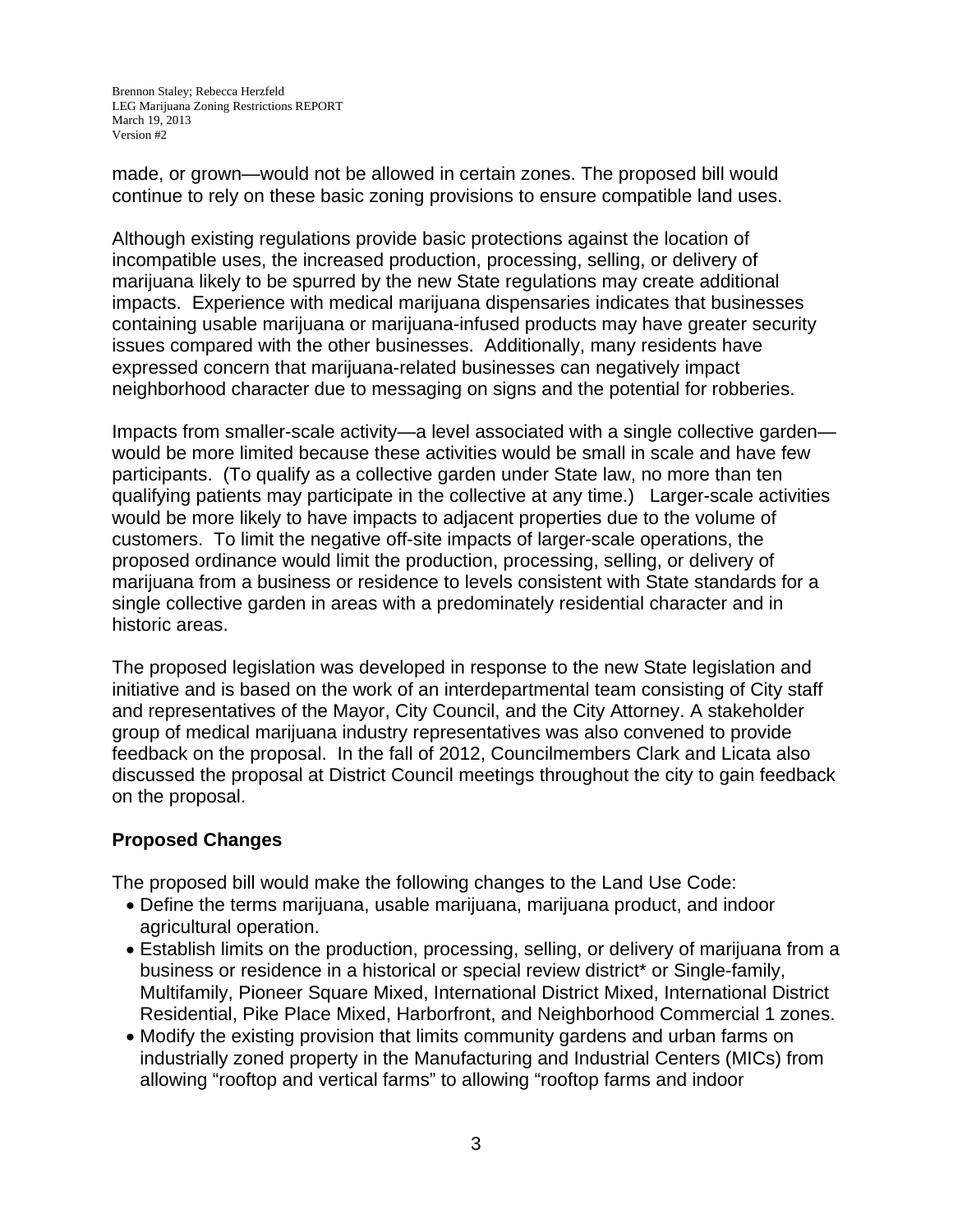agricultural operations". Indoor agricultural operations would be limited to 10,000 square feet, excluding associated office or food processing areas.

\* Ballard Avenue, Columbia City, Fort Lawton, Harvard-Belmont, International Special Review District, Pike Place, Pioneer Square, and Sand Point. More information on Historic Districts can be found at www.seattle.gov/neighborhoods/preservation/historic\_districts.htm.

In the zones and areas not mentioned above, the production, processing, selling, or delivery of marijuana would continue to be regulated according to existing provisions in the Land Use Code for comparable uses by zone designation.

In the restricted zones and areas, the production, processing, selling, or delivery of marijuana, marijuana-infused products, or useable marijuana in any business establishment or dwelling unit would be limited to:

- 45 marijuana plants;
- 72 ounces of useable marijuana; and
- an amount of marijuana product that could reasonably be produced with 72 ounces of useable marijuana.

These limits are consistent with the State's requirements for individual collective gardens.

The proposed bill would not define marijuana-related activity as a distinct use regulated by zone. Although an applicant may need to obtain a permit to establish an agricultural or retail use, the City would not require the applicant to identify that the agricultural or retail use is marijuana-related. The proposal would set enforceable limits on the scale of marijuana-related activity that may be conducted from businesses or residences in the zones listed above, even though there would be no requirement to obtain a permit specifically to conduct marijuana-related activity.

Marijuana-related activity established prior to the effective date of the proposed ordinance would be required to come into compliance with the new regulations within 12 months of the ordinance's effective date.

In general, marijuana-related activity would not be limited by this legislation from locating businesses and residences in Industrial and Seattle Mixed zones and the downtown and commercial zones not mentioned above. Of course, like any use, marijuana-related activity would have to meet the standards of each zone applicable to the type of use conducted on the site. Examples of such standards include noise and odor standards, size limits, transparency requirements, signage, and, in certain industrial areas, limitations on outdoor agriculture.